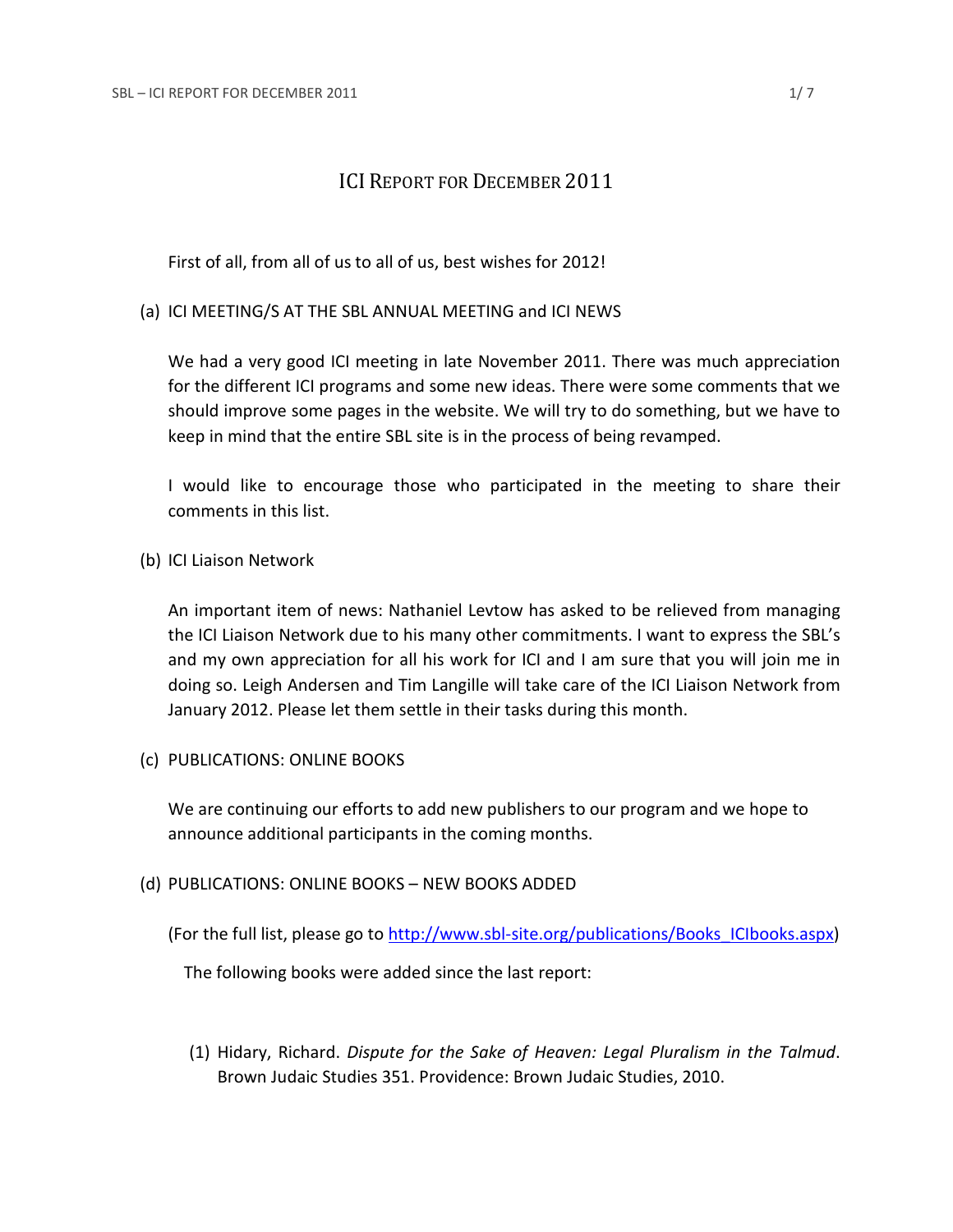This book explores how the rabbis of the Talmud thought about and dealt with pluralism in Jewish law. The rabbis remembered the terrible consequences of Second Temple sectarianism and strove for unity and even uniformity of practice; they also had thousands of legal disputes and were not always willing to compromise. This volume analyzes dozens of talmudic passages dealing with the balance between peace within the community, on the one hand, and the need for each rabbi to follow his vision of truth, on the other. The Talmud Yerushalmi and the Talmud Bavli present two significantly different models for dealing with such legal pluralism based on their respective cultural and political contexts within the Roman and Sasanian Empires.

(2) O'Hare, Daniel M. *"Have You Seen, Son of Man?": A Study in the Translation and Vorlage of LXX Ezekiel 40–48.* Septuagint and Cognate Studies 57. Atlanta: Society of Biblical Literature, 2010.

This work examines the *Vorlage* of LXX Ezekiel 40–48, arguing that it represents a reworking of these chapters in light of the book as a whole. The author applies *Skopostheorie*, a modern functional theory of translation, to understand the goals of translation in LXX Ezekiel 40–48, which include highlighting the distance and hence authority of the source text, suggesting solutions to problems posed by the text, and updating elements of the vision in light of Hellenistic culture. The goal of the translation was both to preserve the authority and to heighten the persuasive power of these chapters for Hellenistic readers of LXX Ezekiel.

(3) Reymond, Eric D. *New Idioms within Old: Poetry and Parallelism in the Non-Masoretic Poems of 11Q5(=11QPs<sup>a</sup>).* Early Judaism and Its Literature 31. Atlanta: Society of Biblical Literature, 2011.

This volume explores the language and poetic structure of the seven non-Masoretic poems preserved in the Dead Sea Scroll labeled 11Q5 or 11QPs<sup>a</sup>. It presents fresh readings of the Hebrew poems, which were last studied intensively almost fifty years ago, stressing their structural and conceptual coherence and incorporating insights gained from the scholarship of recent decades. Each chapter addresses a single poem and describes its poetic structure, including its use of parallelism and allusion to scripture, as well as specific problems related to the poem's interpretation. In addition, the book considers these poems in relation to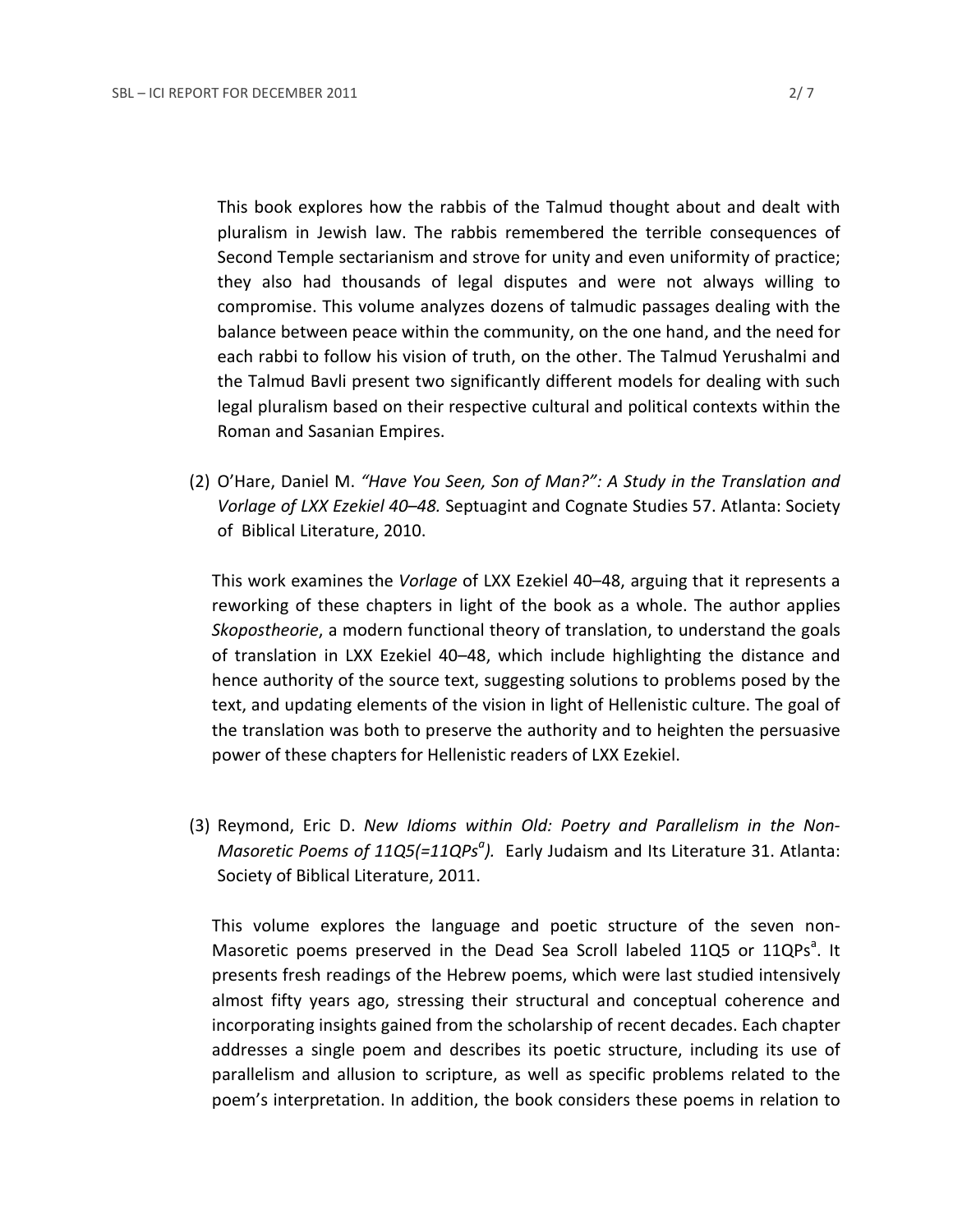what they reveal about the development of Hebrew poetry in the late Second Temple period.

(4) Rollston, Christopher A. *Writing and Literacy in the World of Ancient Israel: Epigraphic Evidence from the Iron Age.* Archaeology and Biblical Studies 11. Atlanta: Society of Biblical Literature, 2010.

Ancient Northwest Semitic inscriptions from Israel, Phoenicia, Syria, Moab, Ammon, Edom, and Philistia enlighten and sharpen our vision of the Old Testament world in various ways. *Writing and Literacy in the World of Ancient Israel* focuses on this epigraphic evidence in order to broaden our understanding of the techniques and roles of writing, education, and literacy during this biblical period. To that end, the volume systematically covers scribal education; scribal implements; writing media such as stones, potsherds, and plaster; and the religious, administrative, and personal uses of writing. Its "handbook" format makes it easily accessible, including for use as a textbook in courses addressing the cultural context of ancient Israel.

This book is the winner of the 2011 Frank Moore Cross Award.

(5) Runia, David T. and Gregory E. Sterling, eds. *The Studia Philonica Annual: Studies in Hellenistic Judaism, Volume XXII (2010)*. Atlanta: Society of Biblical Literature, 2010.

The Studia Philonica Annual is a scholarly journal devoted to furthering the study of Hellenistic Judaism, and in particular the writings and thought of the Hellenistic-Jewish writer Philo of Alexandria (circa 15 B.C.E. to circa 50 C.E.).

### **ARTICLES**

*Ekataerina Matusova*, Allegorical Interpretation of the Pentateuch in Alexandria: Inscribing Aristobulus and Philo in a Wider Literary Context *Tatjana Alekniené*, L'«extase mystique» dans la tradition platonicienne: Philon d'Alexandrie et Plotin

 SPECIAL SECTION: PHILO'S *DE AGRICULTURA Gregory E. Sterling*, Philo's *De Agricultura*: Introduction *David T. Runia*, The structure of Philo's allegorical treatise *De Agricultura*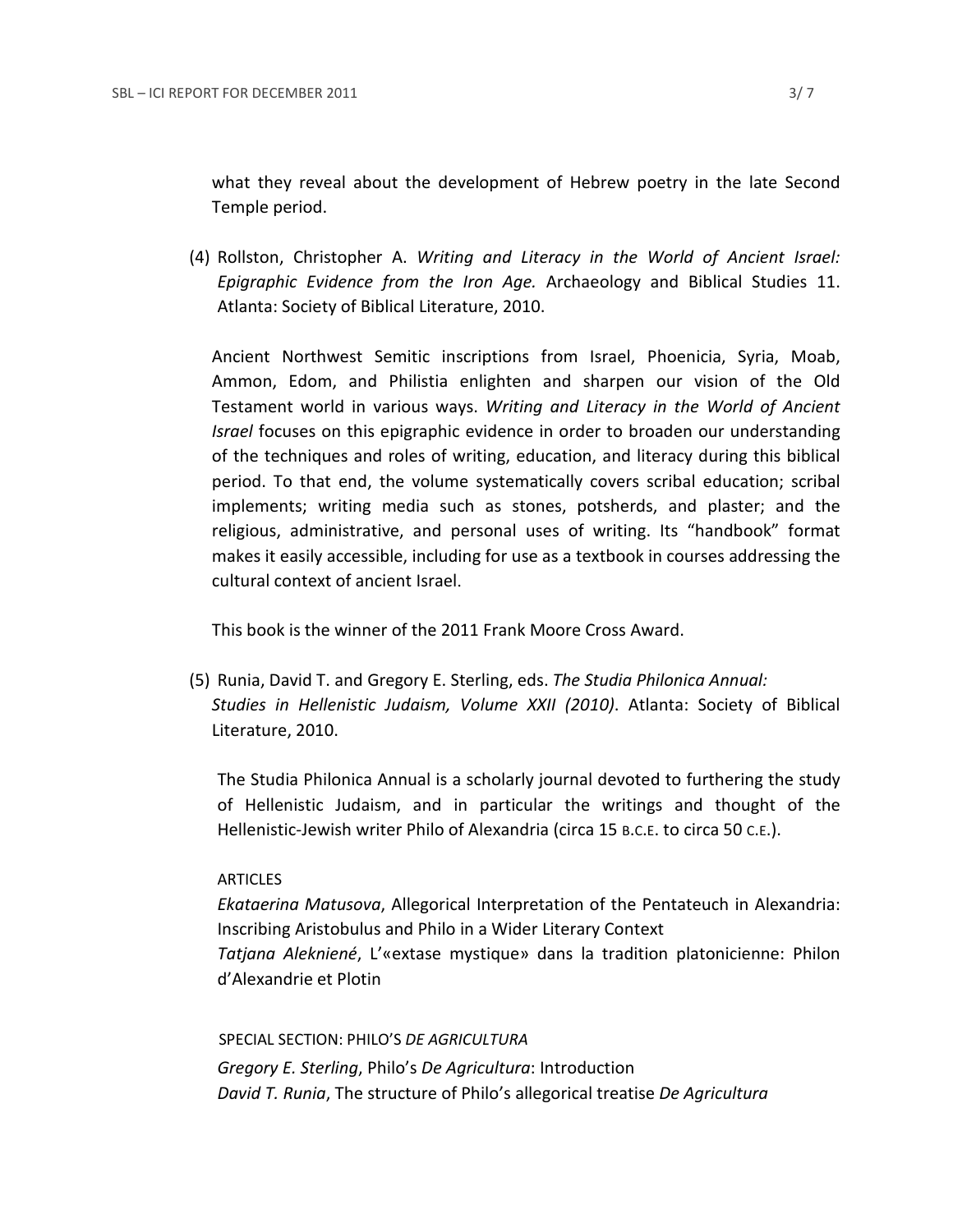*James R. Royse*, Some Observations on the Biblical Text in Philo's *De Agricultura David Konstan*, Of Two Minds: Philo *On Cultivation*

### SPECIAL SECTION: PHILO'S *THE HYPOTHETICA*

*Gregory E. Sterling*, *The Hypothetica*: Introduction *Dulcinea Boesenberg*, Philo's Descriptions of Jewish Sabbath Practice *Horacio Vela*, Philo and the Logic of history *Michael Cover*, Reconceptualizing Conquest: Colonial Narratives and Philo's Roman Accuser in the *Hypothetica*

#### BIBLIOGRAPHY SECTION

*D. T. Runia, K. Berthelot, E. Birnbaum, A. C. Geljon, H. M. Keizer, J. Leonhardt-Balzer, J. P. Martín, M. R. Niehoff, T. Seland,* Philo of Alexandria: An Annotated Bibliography 2007 Supplement: A Provisional Bibliography 2008–2010

### BOOK REVIEW SECTION

Reviews by Pieter W. van der Horst, James R. Royse, Manuel Alexandre Jr, Gregory E. Sterling, René Bloch*,* Katell Berthelot, Craig Keener, John T. Conroy, Jr, Harold W. Attridge, Alison G. Salvesen, and David T. Runia

(6) Schüssler Fiorenza, Elisabeth and Kent Harold Richards, eds. *Transforming Graduate Biblical Education: Ethos and Discipline.* Global Perspectives on Biblical Scholarship 10. Atlanta: Society of Biblical Literature, 2010.

This unique collection of essays, originating in seminars held at SBL's Annual and International Meetings, explores the current ethos and discipline of graduate biblical education from different social locations and academic contexts. It includes international voices of well-established scholars who have urged change for some time alongside younger scholars with new perspectives. The individual contributions emerge from a variegated set of experiences in graduate biblical studies and a critical analysis of those experiences. The volume is divided into four areas of investigation. The first section discusses the ethos of biblical studies and social location, and the second explores different cultural-national formations of the discipline. The third section considers the experiences and visions of graduate biblical studies, while the last section explores how to transform the discipline. All the contributions offer ways to transform graduate biblical education so that it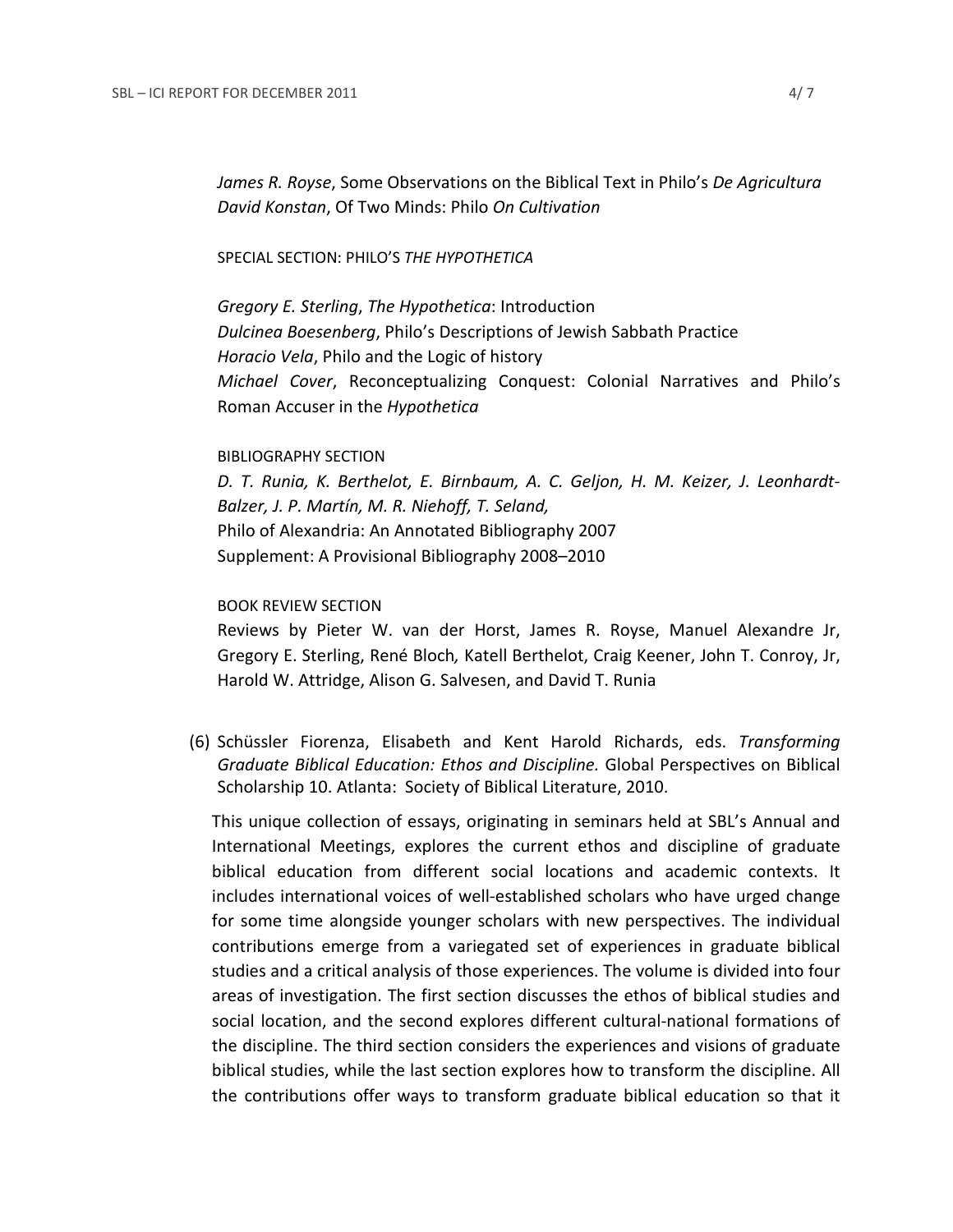becomes a socializing power that, in turn, can transform the present academic ethos of biblical studies. The contributors are Cynthia M. Baker, Athalya Brenner, Philip Chia, Thomas Fabisiak, Wil Gafney, Gabriella Gelardini, Melanie Johnson-DeBaufre, Nyasha Junior, Brigitte Kahl, Cynthia Briggs Kittredge, Archie C. C. Lee, Kyung Sook Lee, Joseph A. Marchal, Roberto Mata, Monica Jyotsna Melanchthon, Kent Harold Richards, Susanne Scholz, Elisabeth Schüssler Fiorenza, Abraham Smith, Yak-hwee Tan, Hal Taussig, Elaine M. Wainwright, and Vincent L. Wimbush.

# (e) ONLINE PUBLICATIONS: ANEM/MACO & IVBS

The recent volumes published in ANEM/MACO and IVBS drew a lot of attention at the meeting. We anticipate that excellent additional volumes will be published through both series in 2012. To download these volumes, please click on the links below:

<http://www.sbl-site.org/assets/pdfs/9781589835962.pdf> (Lenzi, Alan, ed. *Reading Akkadian Prayers and Hymns: An Introduction*)

## <http://www.sbl-site.org/assets/pdfs/9781589835993etext.pdf>

(Grabbe, Lester L., and Martti Nissinen, eds. *Constructs of Prophecy in the Former and Latter Prophets and Other Texts*)

## <http://ivbs.sbl-site.org/uploads/Reading%20Tua-wise.pdf>

(Vaka'uta, Nāsili. *Reading Ezra 9–10 Tu'a-wise: Rethinking Biblical Interpretation in Oceania*)

<http://ivbs.sbl-site.org/uploads/JONKER~1.PDF>

(Holter, Knut, and Louis Jonker, eds. *Global Hermeneutics?: Reflections and Consequences*)

# (f) ICI TEACHING COLLABORATION

Please keep in mind the multiple ways open for teaching collaboration and mentoring. For more information, go to <http://www.sbl-site.org/educational/ICITeaching.aspx>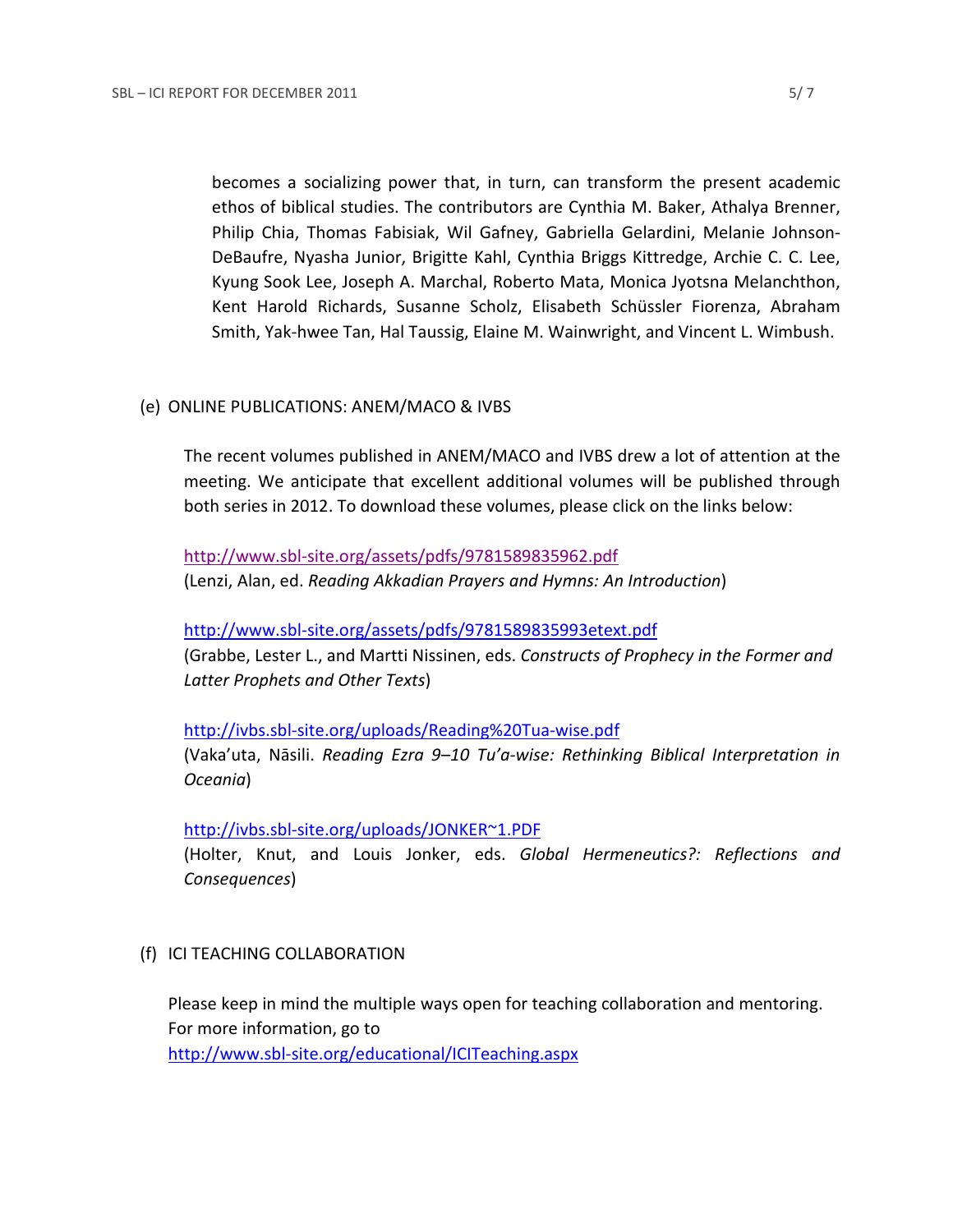## (g) FUTURE SBL WEBSITE

With the support of an NEH grant, the SBL will be building an interactive website (Bible Odyssey) that invites general audiences to engage with biblical scholarship. The site will begin production immediately, with a planned launch in 2013.

### (h) EVENTS

The SBL maintains a significant list of events taking place anywhere in the globe. For the full list please go to [http://www.sbl-site.org/meetings/events.aspx.](http://www.sbl-site.org/meetings/events.aspx) Events that may be of interest to you include:

March 30-April 1 EUROPEAN ASSOCIATION OF BIBLICAL STUDIES GRADUATE SYMPOSIUM, Hamburg, Germany. For information contact Frauke Uhlenbruch [F.Uhlenbruch@derby.ac.uk]

## June 13-15, 2012 SOCIETY OF ASIAN BIBLICAL STUDIES (SABS)

The next meeting of the Society of Asian Biblical Studies will be held in Sabah, Malaysia from the 13-15 June 2012. Arrival the 12th and departure on the 16th. Kindly block these dates in your calendar and look for updates on the SABS website. [http://www.sabs-site.com](http://www.sabs-site.com/)

July 22-26 SBL INTERNATIONAL MEETING (I-SBL)

The Universiteit van Amsterdam will host the 2012 SBL International Meeting. This meeting is in conjunction with the 2012 annual meeting of the European Association of Biblical Studies (EABS) and the triennial joint meeting of the Oudtestamentish Werkgezelschap in Nederland en België (OTW) and the Society for Old Testament Study (SOTS).

August 28-30 OCEANIA BIBLICAL STUDIES ASSOCIATION (OBSA) ANNUAL MEETING

The meeting will be held at the Sia'atoutai Theological College in Tonga. For more information please go to <https://sites.google.com/site/wavesofthemoana/about-obsa> or send an e-mail to OBSAMail@gmail.com